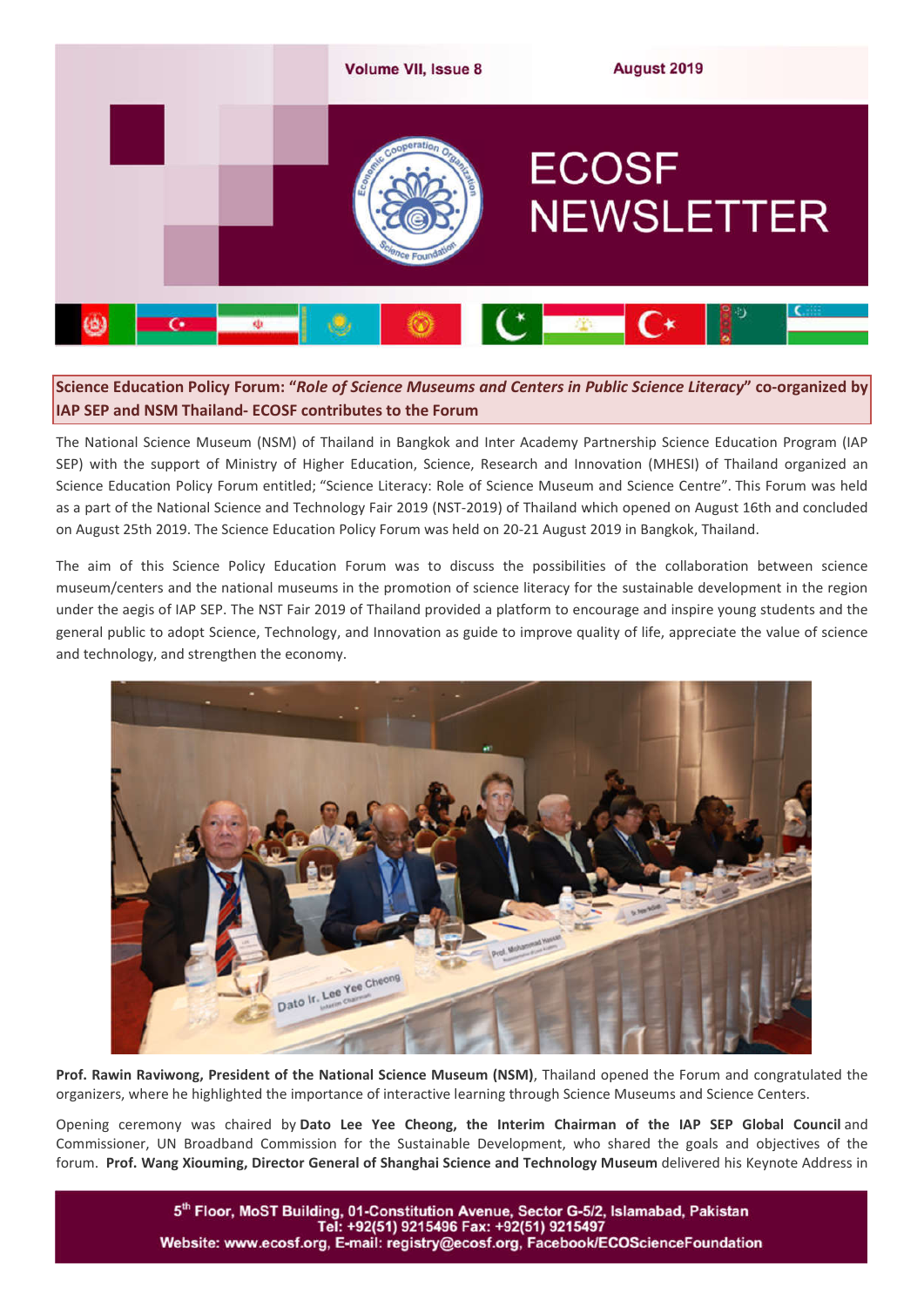the opening ceremony. Prof. Xiouming stressed that Science Museums play a critical role in developing scientific spirit and culture while providing a space for interaction among the government, scientists and the general public.

During this two days Forum, a number of sessions were organized to highlight and discuss the important role of science museums and centers in promoting science literacy.

**President ECOSF Prof. Dr. Manzoor Hussain Soomro**- a member of IAP SEP Global Council chaired the session on "Global and Regional Perspectives". He introduced the session and speakers and then delivered his presentation on "*The Role of Science Centers and Museums in Public Literacy and the Status of ECO Region*". He said that the science museums and centers have significant potential to develop positive attitudes towards science and technology, strengthen science learning and influence career choices by young people. Dr. Soomro further discussed the important role, the science museums and centers can play to bridge the gap between science and society. In the end, he also highlighted the status of science museums in the ECO region.

Other notable speakers of the session were:

- **Dato Ir. Lee Yee Cheong**, Commissioner, UN Broadband Commission for Sustainable Development *World Bank Africa Digital Infrastructure Moonshot*
- **Carol O' Donnell**, Director, Smithsonian Science Education Center, Washington DC. *Science Education and Literacy for Global Goals (SDGs)*
- **Prof. Daniel Rouan**, Chairman, LAMAP Foundation, France *LAMAP: The Next 10 Years*
- **Susan Stocklmayer O.A**., Science Communication Expert at Australia National University. *Latin American and African Perspectives*



On the second day of Forum, the concluding session was chaired by a living legend of Science promotion-Prof. Mohammad Hassan, President of Sudanese National Academy of Sciences and founder Executive Director of The World Academy of Sciences (TWAS); where the all the Session Chairs, including Prof Soomro were invited to present brief summary of their respective sessions. Prof Soomro shared the outcome of the session on "Global and Regional Perspectives" and concluded that Inquiry Based Science Education (IBSE) is essential for understanding the world dynamics, especially in the

context of emerging technologies and promotion of global peace and harmony. He underlined the importance of developing effective networking linkages amongst the stakeholders to better achieve the shared goals and promote scientific culture through science museums and centers.

It is pertinent to mention that the National Science and Technology Fair is the largest annual fair of Thailand to promote Scientific Literacy and Science, Technology and Innovation. This year (2019), the Fair attracted more than a million visitors including children, parents and youth who actively participated in many interesting scientific experiments, exhibits, interactive

displays and activities. This year, the theme was; "Science, Technology and Innovation: Inspiring Creativity for Better Living and Sustainability for the Nation" with subtheme of the United Nations' Sustainable Development Goals (SDG), and to celebrate the International Year of the Periodic Table of Chemical Elements (IYPT 2019).

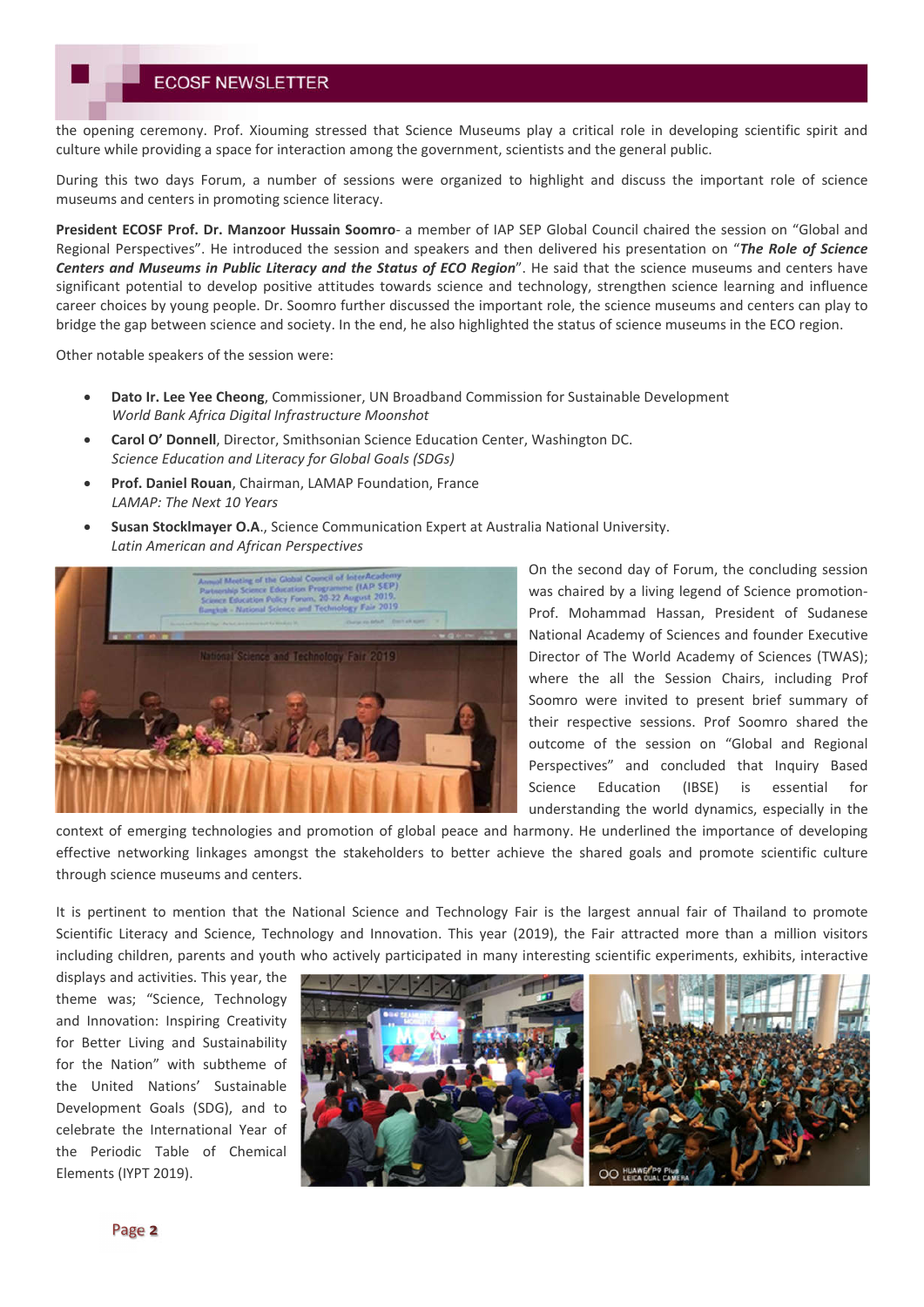### **IAP SEP Global Council Meeting 2019 hosted by the NSM of Thailand held in Bangkok**

The 2019 meeting of the Global Council (GC) of InterAcademy Partnership Science Education Programme (IAP SEP) was held on August 21, 2019 in Bangkok; it was hosted by the National Science Museum (NSM) of Thailand. The main focus of IAP SEP is the promotion of Inquiry-Based Science Education (IBSE) and also the improvement of science literacy among the general population through national academies of sciences as well as science museums and centres.



The meeting was chaired by Interim Chair of the Global Council- Academician Dato (Ir.) Dr. Lee Yee Cheong of Malaysia, who welcomed all the members of the Global Council and appreciated their continuous support to the Science Education Programme of IAP. Prof. Dr. Manzoor Hussain Soomro, President ECOSF who is a member of IAP SEP Global Council in his personal capacity, participated in the meeting.

During the meeting, various administrative and strategic decisions including adoption of the minutes of the last meeting were made. The meeting also sought the progress made on the global science education programmes by regional IAP networks including the Asian, African and South American and discussed the future plans. Dato Lee shared a proposal for establishment of a "Virtual Nobel Science Museum" that he has sent to the President of Royal Swedish Academy of Sciences that manages the Nobel Prizes. Prof. Manzoor Soomro proposed a "Belt and Road Virtual Museum of Science and Technology" under the patronage of China Association of Science and Technology (CAST)- a strong collaborator of ECOSF and IAP SEP. Dr. Soomro as a Vice President of the Belt and Road International Science Education Coordinating Committee (BRISECC) has already written to

CAST and the Secretariat for discussion on the proposal in the forthcoming meeting of the BRISECC in Nanning China in the last week of September 2019.

In the end, the Chair (Dato Lee) especially thanked National Science Museum of Thailand for hosting the meeting and for wonderful arrangements and facilitation. After concluding the agenda of the

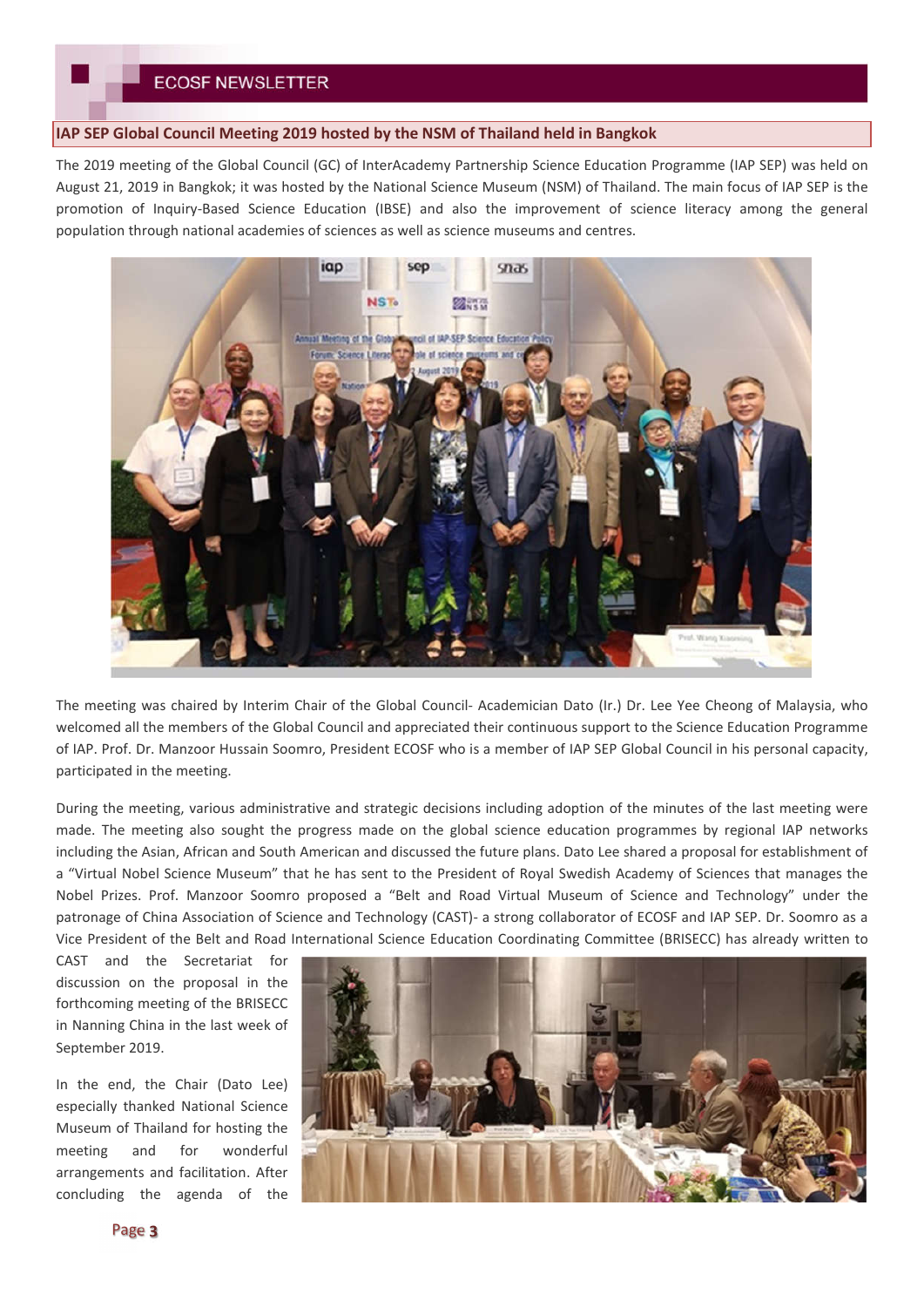## **ECOSF NEWSLETTER**

meeting, the Interim Chair of IAP SEP Global Council- Dato Lee handed over the Council Chair to Prof. (Mrs.) Wafa Skalli of Moroccan Academy of Sciences. Prof. Skalli after taking over the Chair, appreciated and thanked the Global Council and its Secretariat for their trust in her and assured of her sincere efforts to further the objectives of IAP SEP. She also thanked the hosts of the meeting- NSM Thailand for excellent arrangements and the great Thai hospitality.

#### **ECOSF participated in an International Conference on Nonproliferation and Dual Use Awareness in Ypres, Belgium**

International Science & Technology Center (ISTC) in Kazakhstan and Science & Technology Center in Ukraine (STCU) with financial support of European Union (EU), and in collaboration with In Flanders Fields Museum organized an International Conference on "Non Proliferation and Dual Use Awareness (CONDENsE)" on August 29-30 in Ypres, Belgium.

The core objective of holding this conference was to critically engage natural scientists in a debate on dual use issues due to inherent nature of science and technology and to raise awareness among research community regarding the nonproliferation of dual use materials, knowledge and technologies that could be used for hostile purposes. The conference attracted over 30 participants from 16 different countries, including scientists from ECO member countries viz- Azerbaijan,



Pakistan, Kazakhstan, Kyrgyz Republic and Tajikistan.

The conference was opened by Mr. Curtis "B.J." Bjelajac, the Executive Director of STCU. Mr. Bjelajac paid deep gratitude to the organizers, especially the EU for their continuous financial support and encouraged all participants to make most out of this conference on this important topic. It is important to share that the concept of dual-use refers to the misuse of civilian technology for hostile purposes. Scientists are the key stakeholders in the context that their knowledge or technologies could potentially be used by third parties for both benevolent and malevolent purpose.

ISTC Kazakhstan is a strong collaborator of ECOSF; thus the Foundation was invited to join the conference and contribute. On behalf of ECOSF, Engr. Khalil Raza Scientific Officer participated in the conference and presented a paper on; "*Science & Technology Ethics and Promotion of Non-Proliferation of Dual-Use Materials/Technologies: Learning from the Ancient Civilization"<sup>1</sup> .* Mr. Raza outlined that the science education has a very focused nature; which usually lacks the interdisciplinary studies - where



science students rarely get opportunities to study other subjects, such as arts, history, culture or international politics. Thus, natural scientists often remain outside of non-proliferation and dual use debate, Mr. Khalil added. However, this challenge could be addressed if social sciences (history, culture and arts) could be integrated with science education to focus more on creating social values towards harmony to live together in global peace. Such an integration could possibly attempt to create a culture of responsibility, safety and security amongst the natural scientists, he further added. Mr. Raza demarcated and introduced the

 <sup>1</sup> Soomro, M. H., & Raza, K. (August 2019) 'Science & Technology Ethics and Promotion of Non-Proliferation of Dual-Use Materials/Technologies: Learning from the Ancient Civilization' *International Conference on Non Proliferation and Dual Use Awareness*. Ypres, Belgium*.*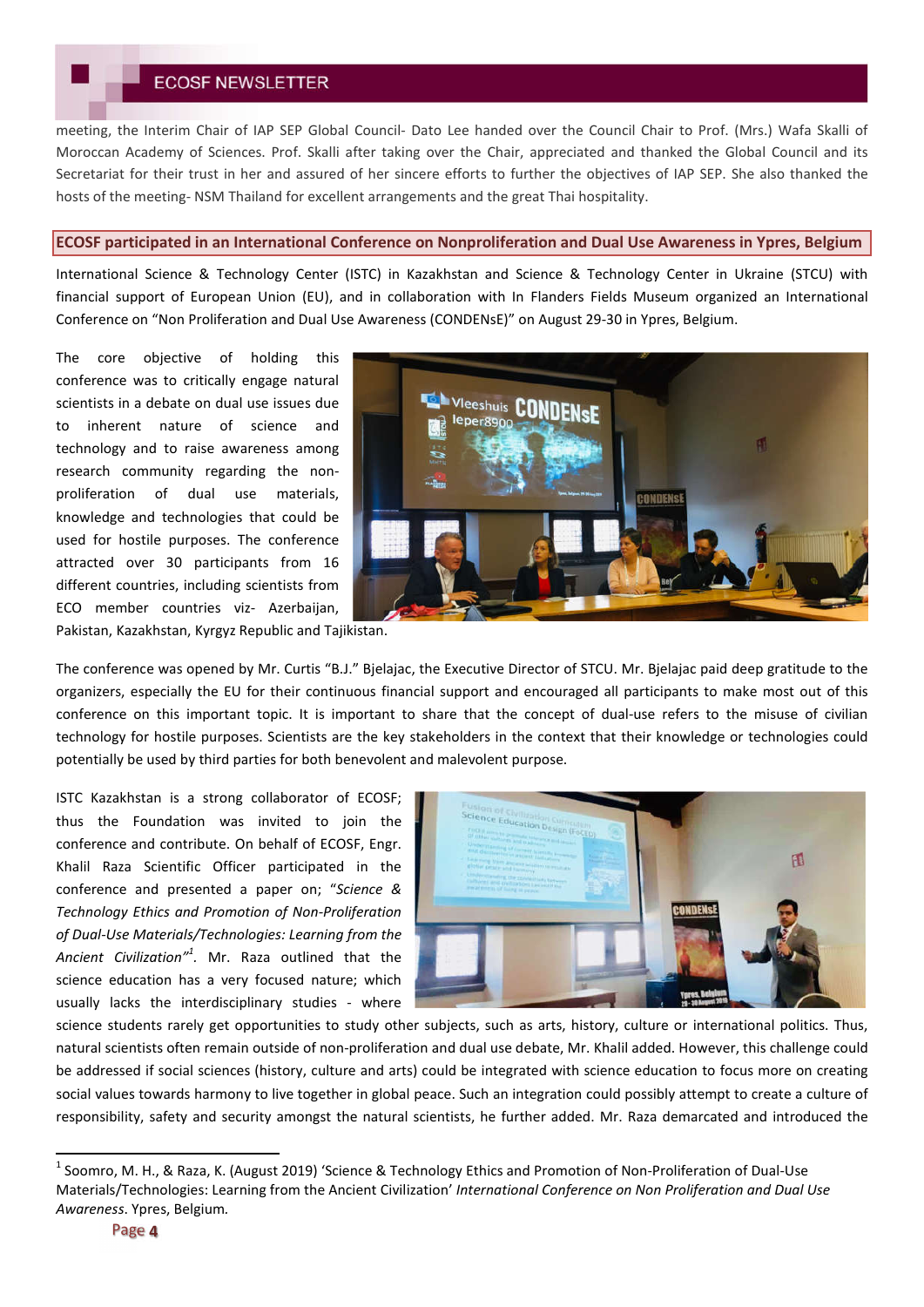## **ECOSF NEWSLETTER**

concept of "Fusion of OBOR Civilization Science Education Curriculum Design (FoCEd)", which could be a step in the right direction to follow this pursuit of creating a world where young kids (future generations) could appreciate the mutual respect and harmony to live together in peace. FoCEd is an innovative curriculum aimed at young children with an intent to enhance their understanding of current scientific knowledge and discoveries in ancient civilizations and developing a wisdom to inculcate global peace and harmony. The FoCEd has been developed under the aegis of InterAcademy Partnership Science Education Programme (IAP SEP) jointly by China Association of Science and Technology (CAST), ECOSF, ISTIC Malaysia and Chinese Academy of Sciences Institute of History of Natural Sciences Beijing. The curriculum is in pilot testing phase.

The conference concluded on the second day with a conviction that scientists can and should play their important role and take on responsibilities at their individual level to create a culture of responsibility, safety and security for the peaceful future of the planet earth and human species.

**International Year of Periodic Table 2019 celebrated at the University of Karachi-Pakistan with 2nd International Conference of Chemistry and its Role in Sciences under the theme "Chemistry Today"**

Celebrating International Year of Periodic Table 2019, 2<sup>nd</sup> International Conference of Chemistry and its Role in Sciences under the theme "Chemistry Today" was held at the University of Karachi- Pakistani from 2 – 4 August 2019.



The Conference was opened by the Vice Chancellor of University of Karachi Prof. Dr. Khalid Iraqi and the President ECOSF Prof. Dr. Manzoor H. Soomro was the Chief Guest in the Inauguration Ceremony.

The Vice Chancellor in his opening remarks welcomed the Chief Guest, distinguished delegates and the participants. He shared his wisdom for uplifting the University and appreciated the organizers of the Conference i.e., Department of Chemistry of the University for celebrating the year of Periodic Table and organizing the 2<sup>nd</sup> International Conference. He hoped that conference would provide an excellent opportunity for a fruitful dialogue and discussion, and bring meaningful outcomes in the field of Chemistry.

Prof. Soomro in his remarks as Chief Guest said that during its 74<sup>th</sup> Plenary Meeting, the United Nations General Assembly

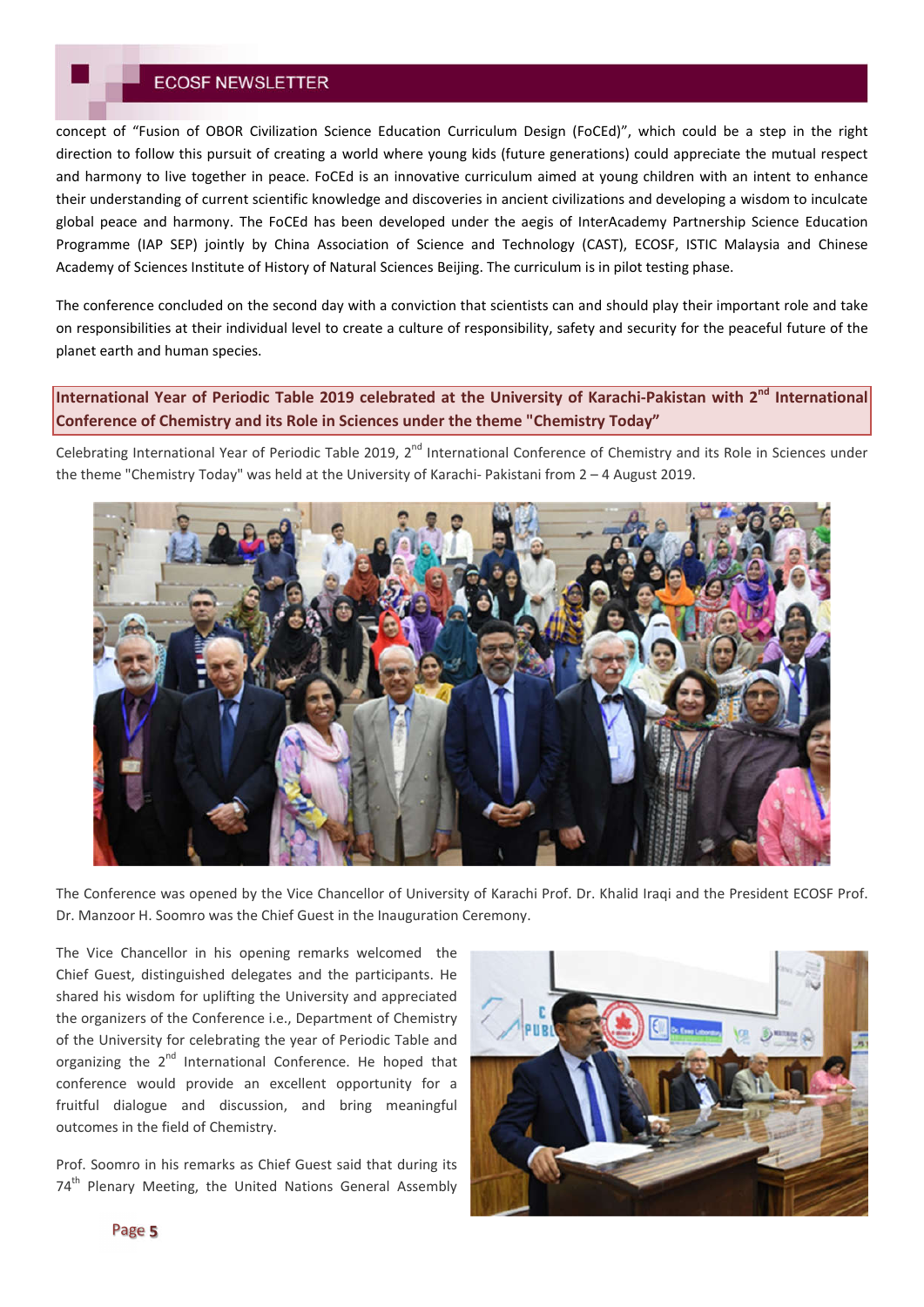proclaimed 2019 as the International Year of the Periodic Table of Chemical Elements (IYPT 2019) on 20 December 2017. Based on UN's proclamation in 2017, the IYPT2019 was adopted by the UNESCO General Conference at its 39th Session. The IYPT 2019 also commemorates the 150th anniversary of the establishment of the Periodic Table of Chemical Elements as 1869 is considered to be the year of discovery of the Periodic System by the Russian scientist, Dmitri Mendeleev. The International Year aims to recognize the importance of the Periodic Table of Chemical Elements as one of the most important and influential achievements in modern science reflecting the essence not only of chemistry, but also of physics, biology and other basic sciences disciplines. Thus the IYPT 2019 is an opportunity to reflect upon many aspects of the periodic table, including its history, the role of women in research, global trends and perspectives on science for sustainable development, and the social and economic impacts of this field.

As an ordinary citizen, I may not have any interest in the organization of the periodic table even though as per Wikipedia, it can be used to derive relationships between various elements and their properties, and also to predict chemical properties and behaviors of undiscovered or newly synthesized elements; but the real appreciation of the society would develop only when you the chemists elaborate and highlight this relationship between elements in a common language to be understood by the public at large; said Prof. Soomro.

Dr. Soomro also said that the modern periodic table now provides a useful framework for analyzing chemical reactions, and continues to be widely used in chemistry, nuclear physics and other sciences However, the ordinary members of the society have no knowledge of importance of periodic table, or Chemistry for that matter. Thus if you as chemists wish the importance of Chemistry to be more popular, please develop linkages with Industry and the Public, he said. And for interaction with public and the young generation- the future of any nation, you need to give some time to development of exhibits in your institutions and in schools around you. He further said; "I strongly feel that students from universities can help school teachers in explanation of chemical concepts and reactions to the pupils in schools. Realizing the importance of public awareness about science including chemistry, I have personally been pursuing the education of school teachers and children through what we call the Inquiry Based Science Education (IBSE) and for public, I have been organizing thematic travelling exhibitions- one has been exclusively on Chemistry!"

At the end, he thanked once again the University of Karachi and the Department of Chemistry, especially Dr. Rafia Azmat and Professor Iraqi for inviting and giving him the opportunity to have spoken in the Conference. The participants discussed the trends and latest research being carried out world over. They also shared their experiences, wisdom and developed networking for future collaboration in the field of chemistry.

## **Technology Incubation and Commercialization Centre (TICK) of University of Engineering and Technology, Lahore visits ECOSF**

A two member delegation of Technology Incubation and Commercialization Centre (TICK) of University of Engineering and Technology (UET), Lahore visited ECOSF on 23 August 2019. A preliminary meeting was held between ECOSF and TICK. TICK was briefed about aims/objectives and ongoing programmes of the Foundation whereas, Mr. Farhan Riaz, Programme Manager of



TICK gave a brief presentation about TICK programmes and activities. The potential areas such as development of online material/assessment module for IBSE programme of ECOSF, development of STEM labs, learning management system, market outreach for TICK in ECO Countries and possible upgradation of TICK into S&T Parks were came under discussion.

It was agreed that the discussion may continue in future to develop collaboration.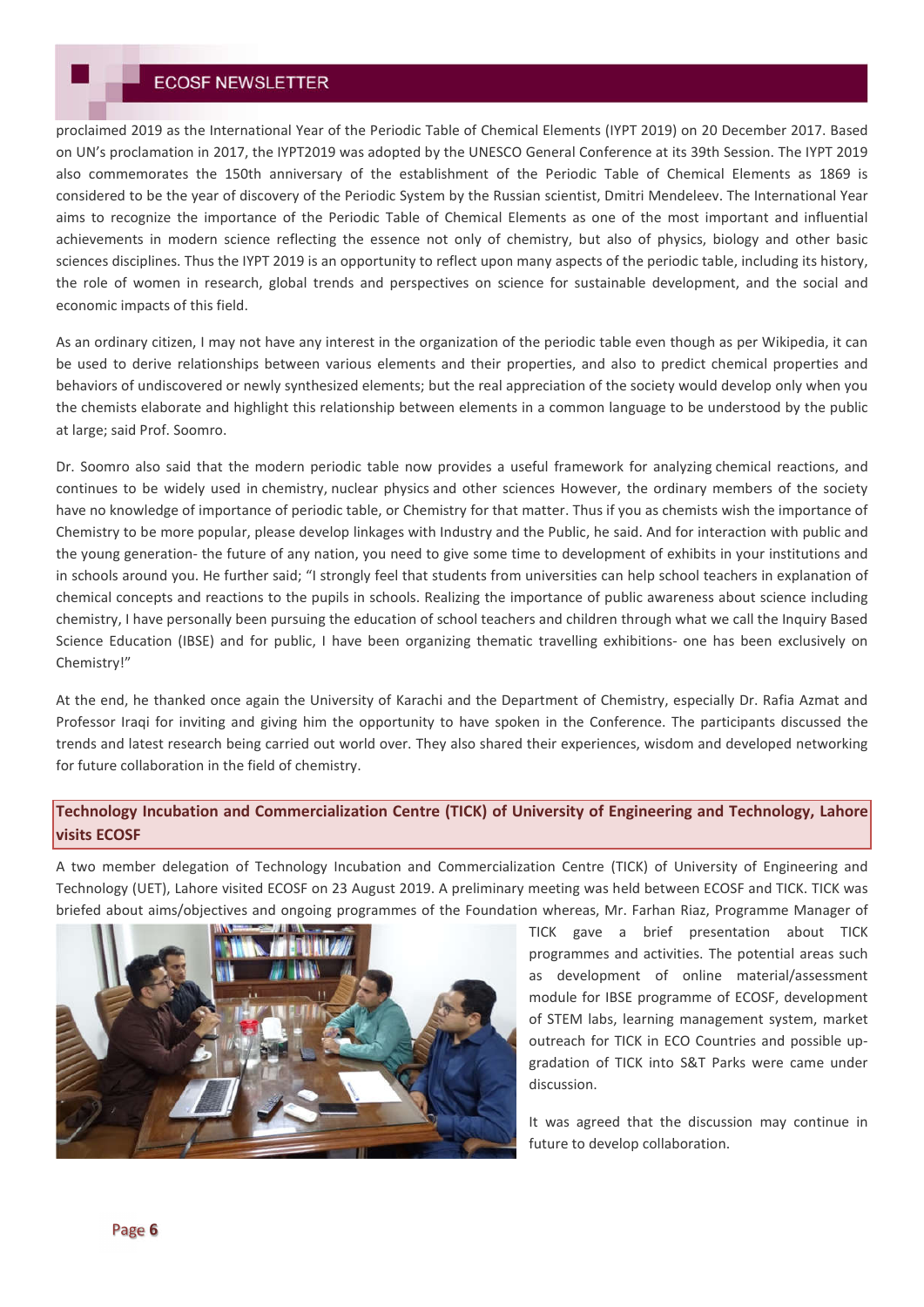# **ECOSF NEWSLETTER**

### **AASSA-PAS Joint Workshop on Complementary Medicine held at Islamabad**

The Pakistan Academy of Sciences (PAS) and Association of Academies and Societies of Sciences in Asia (AASSA) supported by InterAcademy Partnership (IAP) jointly organized a workshop on "Complementary Medicine as an Answer to Challenges Faced in Achieving Sustainable Goals in Health" at the Pakistan Academy of Sciences, Islamabad Pakistan on August 19-21, 2019.



The Workshop deliberated upon the vital role of medicinal plants/complementary medicines in treating health care issues and to arrive at possible strategies. The workshop was inaugurated by Ms. Zartaj Gul Wazir, the Minister of State for the Climate Change of Govt. of Pakistan.

Prof. Zabta Khan Shinwari, President National Council for Tibb and Fellow of PAS was the coordinator of the workshop who delivered his presentation and outlined the objectives of the workshop to the

participants. Medicinal plants are a key reservoir of therapeutic chemical nutrients, which can yield massive health care benefits, Prof. Shinwari stressed.

Ms. Zartaj Gul Wazir in her address highlighted the importance of research and development in biotechnology and health sector, particularly the need for revival of traditional medicine with introduction of regulatory framework to provide adequate and cost effective medical solutions. She further appreciated the Pakistan Academy of Sciences and other collaborating institutions for coming together to organize this workshop on this important theme and subject. Ms. Gul underlined that the world, especially Pakistan is facing serious challenges of climate change and all stakeholders need to work together to address this challenge.



Prof. Dr. Atta-ur-Rehman FRS, Chairman of Pakistan's Task Force on Science and Technology and the Vice Chairman of the Taskforce on Technology Driven Knowledge Economy delivered his keynote address. Prof. Atta-ur-Rehman underscored that adequate investment in Science, Technology and Innovation can be "the game changer" to help alleviate poverty, reduce inequalities, increase income and improve economic health of the country. Traditional knowledge of complementary medicine can not only save resources by providing cheaper treatment but can be a major source of foreign exchange earnings, he further added.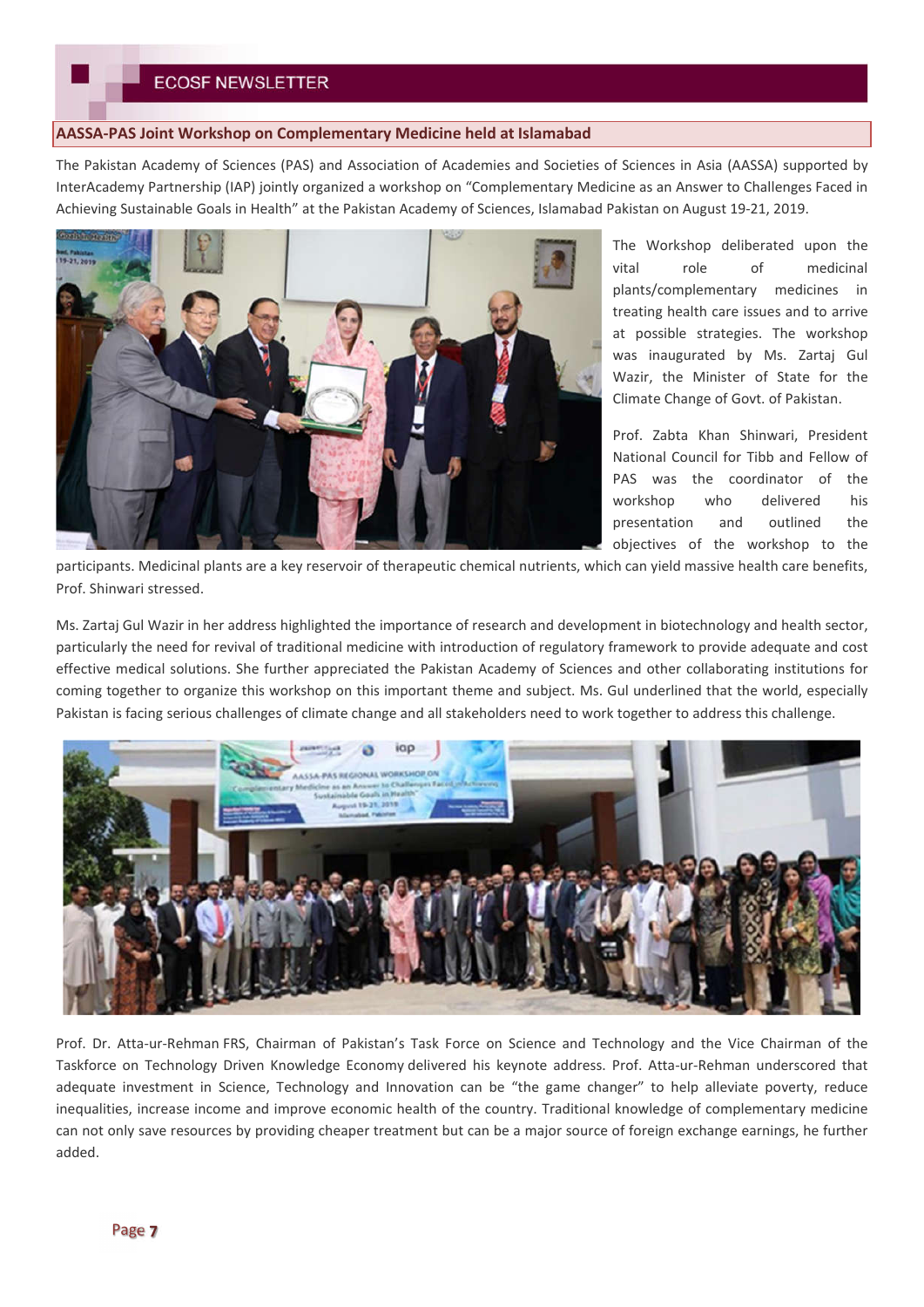In the inaugural ceremony of the workshop, President of Pakistan Academy of Sciences (PAS), Dr. Qasim Jan, Academician Prof. Dato' Dr. Khairul Anuar Bin Abdullah President-elect AASSA from Malaysia; Prof. Zuopeng LI; China; Dr. Deegendra Khadka, Nepal and Prof. Dr. Yoo Hong Kim the President of AASSA from Korea also spoke in the inaugural ceremony of the workshop.

On behalf of ECOSF, President ECOSF Prof. Dr. Manzoor Hussain Soomro and Engr. Khalil Raza Scientific Officer participated in the inaugural session of the workshop.

### **ECOSF mobilizes teams from 7 ECO Countries for "3rd Belt and Road Teenager Maker Camp & Teacher Workshop"**

The countdown has begun for **"3rd Belt and Road Teenager Maker Camp & Teacher Workshop"** being held from 24-30 September 2019 at Nanning of Guangxi Zhuang Autonomous Region, China. It is pertinent to mention that the Camp is being hosted by the Ministry of Science and Technology, People's Republic of China (MOST), China Association for Science & Technology (CAST) and the People's Government of Guangxi Zhuang Autonomous Region, organized by Children & Youth Science Center (CYSC) of CAST, the People's Government of Guangxi Zhuang Autonomous Region and Guangxi Association for Science and Technology (GAST) while supported by InterAcademy Partnership Science Education Program (IAP SEP), ECOSF and Network of African Science Academies (NASAC). It is aimed to strengthen cross-cultural exchange, promote international understanding and inspire innovation in young generation. ECOSF has been sending teams of children and their teachers ever since the B&R Teenager Maker Camps began in China.

| 第三届"一带一路"青少年创客营与教师研讨活动                                                                                                                                                                                                                                                                                                                                                                                                                                                                                                                                                                                                                                                                                                                                                                                                                                                     |  |
|----------------------------------------------------------------------------------------------------------------------------------------------------------------------------------------------------------------------------------------------------------------------------------------------------------------------------------------------------------------------------------------------------------------------------------------------------------------------------------------------------------------------------------------------------------------------------------------------------------------------------------------------------------------------------------------------------------------------------------------------------------------------------------------------------------------------------------------------------------------------------|--|
| 开放融合 创新发展<br><b>OPENNESS FOR FUSION &amp; INNOVATION FOR DEVELOPMENT</b>                                                                                                                                                                                                                                                                                                                                                                                                                                                                                                                                                                                                                                                                                                                                                                                                   |  |
| 主办单位<br>中国服务组成协会<br>中华人民共和国科学技术部<br>广西壮族自治区人民政府<br>Historical Bay<br>Olden Annotation for Orden or and Modernberg<br>WILL BY COMMAND TO HAVEN ANDER SHOPPING WATER<br>White of this are the Unionity of the<br>示我通信<br>商品市人民政府<br>(中国語情報機の自)用語(ind)<br>中国市少年科技研究后协会<br>广西社族自治区教育厅<br>广西社族自治区科学技术协会<br>广西壮族自治区科学技术厅<br><b>Exemplace By</b><br>Gliddess & Worlds Abiltonics October of Child's<br>when the alleged to the constitution of the<br>Guarge Education discovered<br><b>CARDINAL MARGARETAN COMPOSITION</b><br>Grange Miles is well formally Department<br>支持单位。<br><b>假除合作组织科学基金会</b><br><b>重味和学院组织和学的身项目</b><br>非洲科学院联盟<br>thusing all these infrastructure.<br><b>WP Industry Stateston Programmes</b><br>Brands Report Realized and Silver, Angly Re<br><b>Busported By</b><br>中国 · 广西<br>2019年9月24-30日<br>进进<br>September 24-30 2019<br><b>Buancer China</b> |  |

This year the teams comprising of students, teachers and officials/coordinators from 37 countries of the World are participating in the camp and workshop. This year, ECOSF has mobilized teams from seven (07) ECO Countries and a total of 32 high school students and 17 teachers/officials are participating as under:

| No. | Country     | No. of Students | No. Teachers/<br><b>Coordinators</b> |
|-----|-------------|-----------------|--------------------------------------|
| a.  | Azerbaijan  | 05              | 03                                   |
| b.  | <b>Iran</b> | 05              | 02                                   |
| c.  | Kazakhstan  | 05              | 02                                   |
| d.  | Pakistan    | 05              | 04                                   |
| e.  | Tajikistan  | 03              | 02                                   |
| f.  | Turkey      | 05              | 02                                   |
| g.  | Uzbekistan  | 04              | 02                                   |
|     | Total:      | 32              | 17                                   |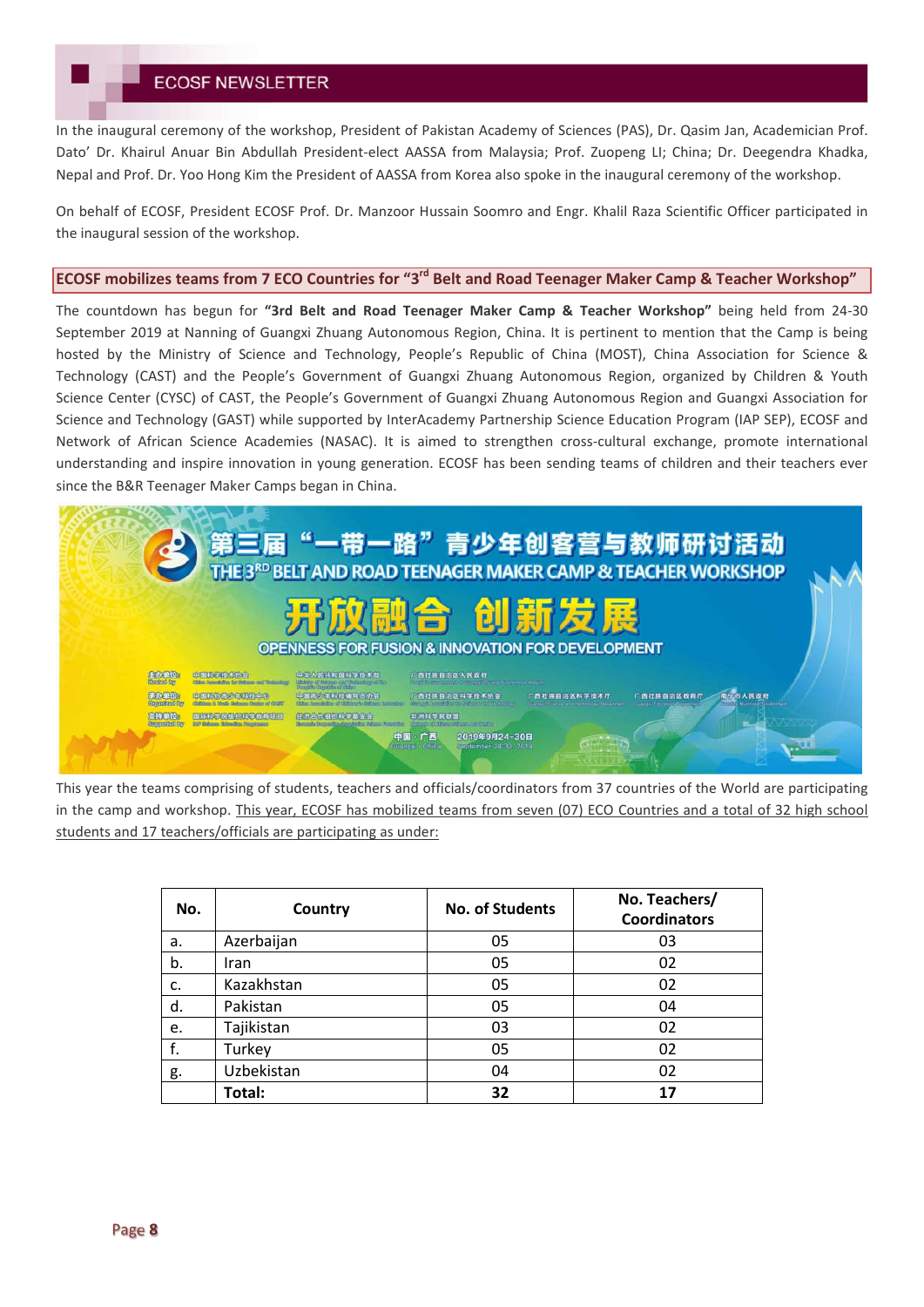### **Upcoming Events posted on ECOSF website and Facebook page**

### **4 th International EISA Summit, Nov. 9-10, 2019**

The 4<sup>th</sup> International EISA (Exposure of Industries to Scientists' Achievements) summit, with a focus on the three fields of Water, Health and Energy, is to be held alongside the Mustafa Prize 2019 Award ceremony in Tehran, Iran, on November 9<sup>th</sup> and 10<sup>th</sup>. EISA is a commercial platform assembled to bring The Islamic World's scientific community and academia closer together, enabling technological achievements in products and services to be introduced to new markets, industries and investors

**For Registration:** http://eisa.mstfdn.org/download/Invitation.html **For further information:** http://eisa.mstfdn.org/ **Brochure:** http://eisa.mstfdn.org/download/ex.pdf



**Call for nominations of experts to assist with the scoping of a thematic assessment of the interlinkages among biodiversity, water, food and health**

The Multidisciplinary Expert Panel (MEP) invites Governments and other stakeholders to nominate experts to assist with the scoping of a thematic assessment of the interlinkages among biodiversity, water, food and health. This assessment will use a nexus approach to examine the strong interlinkages among the Sustainable Development Goals related to food and water security, health for all, protecting biodiversity on land and in the oceans and combating climate change, among others. Interlinkages take various forms, including synergies, co-benefits and trade-offs.

Importantly, nominated experts should have expertise in one or more disciplines within **natural science, social science or humanities, or in indigenous and local knowledge systems, or be policy experts or practitioners.** We strongly encourage nominations of experts to reflect this broad range of expertise and encourage nominations of experts with inter- and multidisciplinary expertise. We would like to stress that expertise beyond the natural sciences is essential given the fact that this assessment would identify and assess the full range of multi-sectoral response options.

All Governments and relevant organizations or institutions are encouraged to submit nominations. Organizations or institutions wishing to nominate are not required to have the status of an observer to the Plenary of IPBES to make a nomination. IPBES would encourage the readers to disseminate this call for nominations of experts widely.

Interested experts wishing to be nominated by a Government are encouraged to contact their IPBES National Focal Point (https://www.ipbes.net/national-focal-points) regarding any country-specific processes or deadlines and are requested to fill out their application form by **15 October 2019.** Nominators (Governments or organizations) should approve the applications and submit their nominations by **29 October 2019**. Early nominations ahead of the deadline are encouraged.

Read more: http://ecosf.org/Nexus-Assessment